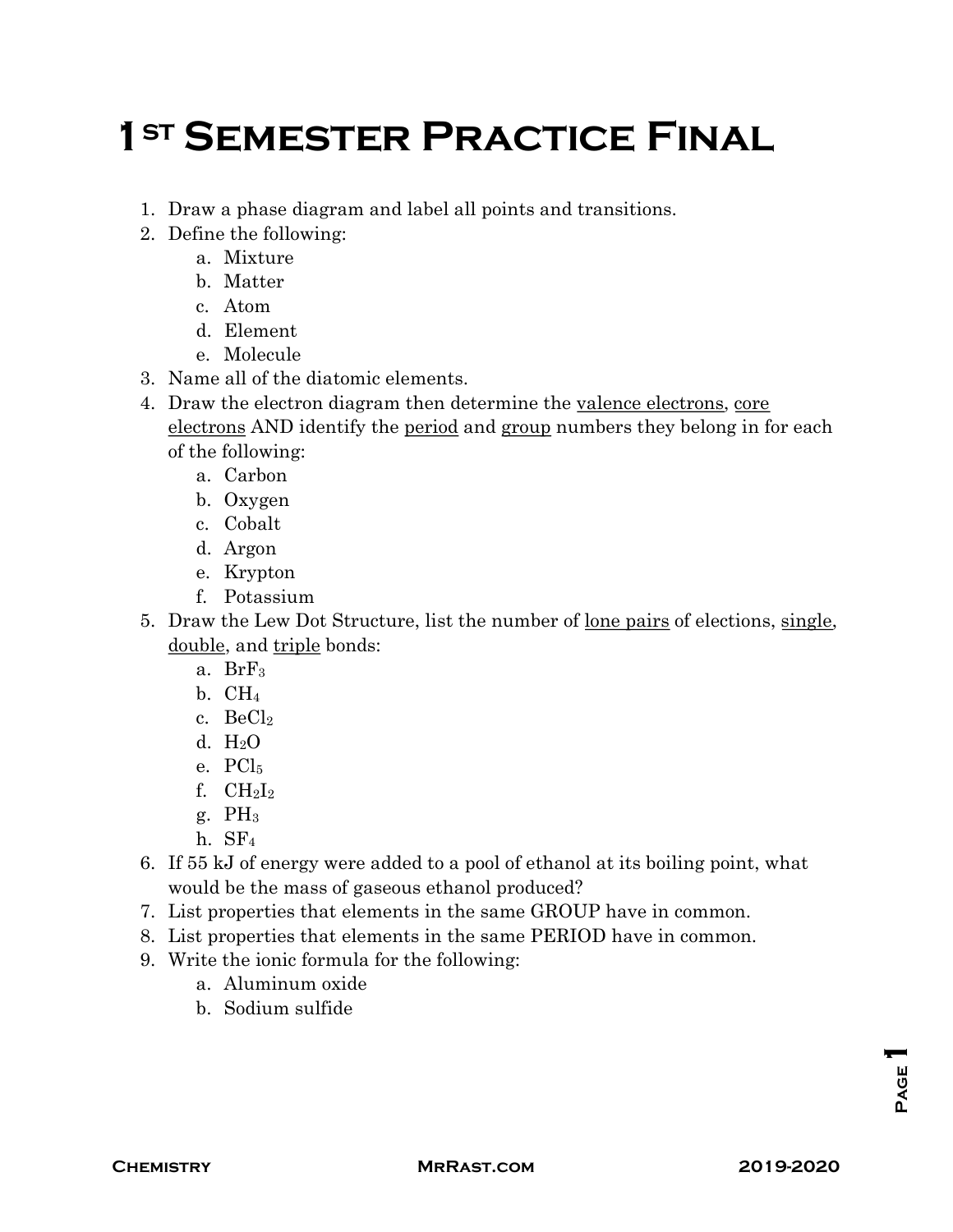## 10.Name the following compounds:

- a.  $CaF<sub>2</sub>$
- b.  $Cu_3N_2$
- 11.Write the formula for:
	- a. Ammonium carbonate
	- b. Iron (III) chloride

## Density of substances at 20°C

| <b>Substance</b>        | <b>Density</b><br>(g/mL) | <b>Substance</b> | <b>Density</b><br>(g/mL) |
|-------------------------|--------------------------|------------------|--------------------------|
| Helium gas              | 0.00016                  | Table salt       | 2.16                     |
| Dry air                 | 0.001185                 | Aluminum         | 2.70                     |
| Gasoline                | 0.66-0.69                | Iron             | 7.87                     |
| Kerosene                | 0.82                     | Copper           | 8.96                     |
| Benzene                 | 0.880                    | Silver           | 10.5                     |
| Water                   | 1.000                    | Lead             | 11.34                    |
| Carbon<br>tetrachloride | 1.595                    | Uranium          | 19.05                    |
| Magnesium               | 1.74                     | Gold             | 19.32                    |

12.Use the density table above to answer the next four (a-d) questions:

- a. What would be the expected volume of 7.85 grams of lead?
- b. An unknown substance was measured to have a mass of 4.48 kg and a volume of 4.27 dL. If it was a pure substance, what would it most likely be?
- c. What would be the mass of 25 liters of dry air?
- d. Jade calculated the density of pure water to be 1.028 g/mL, what would be her percent error?
- 13.Place the following scientists in order and explain their major contribution to chemistry:
	- a. Rutherford
	- b. J. J. Thompson
	- c. Milikan
	- d. Bohr
	- e. Heisenberg